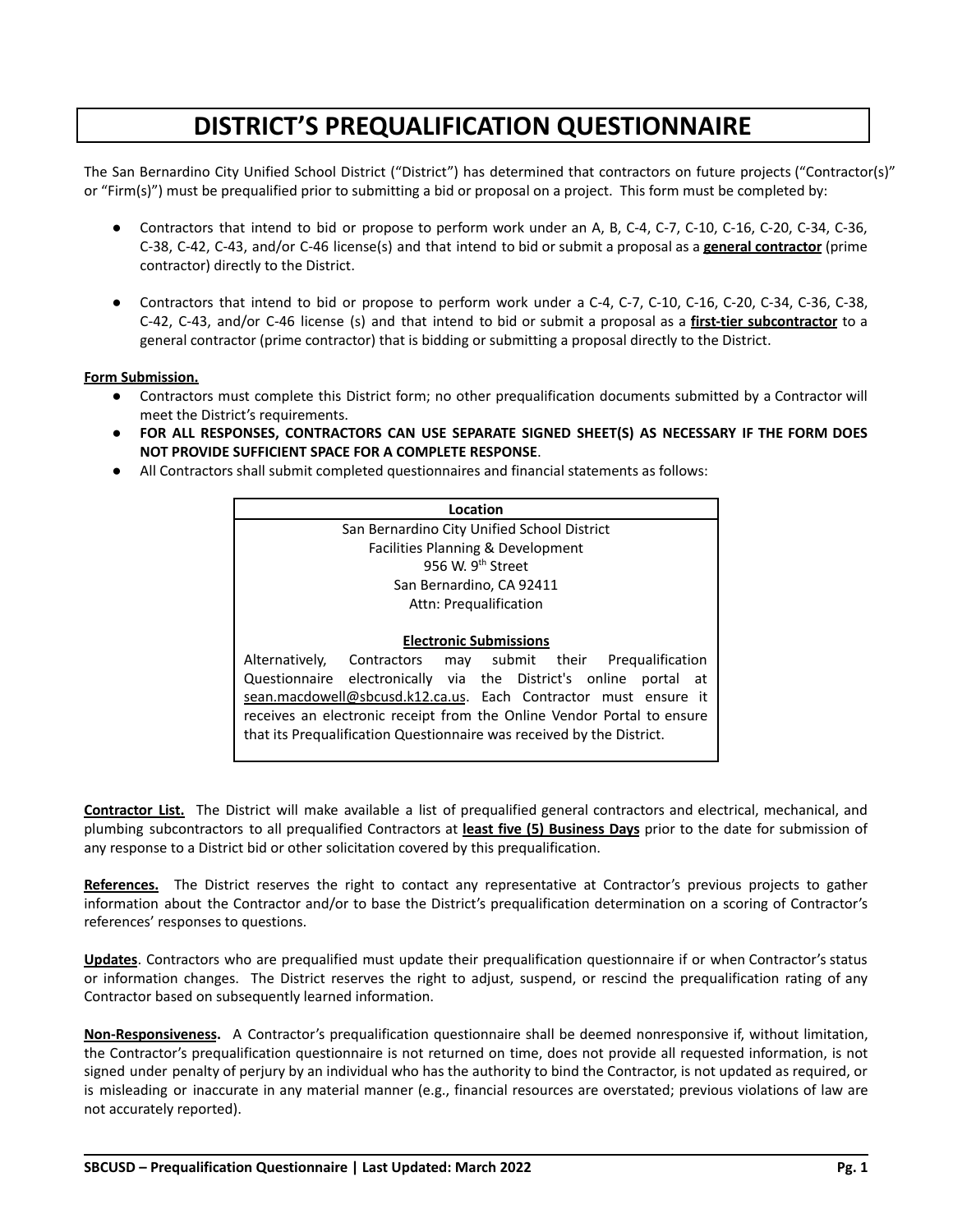**Rejection/Waiver/Request.** The District reserves the right, in its sole discretion, to reject any or all prequalification questionnaires, to waive irregularities in any prequalification questionnaire or to request further information or documentation from any Contractor.

**Public Records.** Although the names of Contractors seeking prequalification may be public information, pursuant to, without limitation, Public Contract Code sections 20111.5(a) and 20111.6 (b), each Contractor's questionnaire and financial statements "shall not be public records and shall not be open to public inspection." However, the contents of Contractor's prequalification questionnaires and financial statements may be disclosed to third parties for purposes of clarification or investigation of material allegations or in any appeal process.

**Appeal.** A Contractor may appeal the District's decision. If a Contractor decides to appeal the District's prequalification decision, it must follow the following procedure:

- 1. Contractor shall submit, in writing, within five (5) Business Days from District's determination, a request for a written response from the District to explain the District's determination.
- 2. Within five (5) Business Days from receipt of the District's written response to the Contractor's request, Contractor may submit, in writing, a request for a meeting with the District's staff. Contractor may submit with the request any and all information that it believes supports a finding that District's determination should be changed.
- 3. District staff shall hold a meeting with the Contractor. If the Contractor continues to contest the District's determination after that meeting with District staff, then the Contractor may address the Board at the next public noticed meeting of the District's governing board, pursuant to the governing board's procedures for public comment. **TO PRESERVE THE CONTRACTOR'S RIGHT TO CHALLENGE THE DISTRICT'S DETERMINATION, THE CONTRACTOR SHALL ADDRESS THE BOARD AT THE NEXT PUBLIC NOTICED MEETING OF THE BOARD AFTER CONTRACTOR'S MEETING WITH DISTRICT STAFF.**
- 4. **FAILURE OF A CONTRACTOR TO TIMELY FOLLOW ALL APPEAL STEPS SHALL BE A WAIVER OF THE CONTRACTOR'S RIGHT TO APPEAL THE DISTRICT'S DECISION.**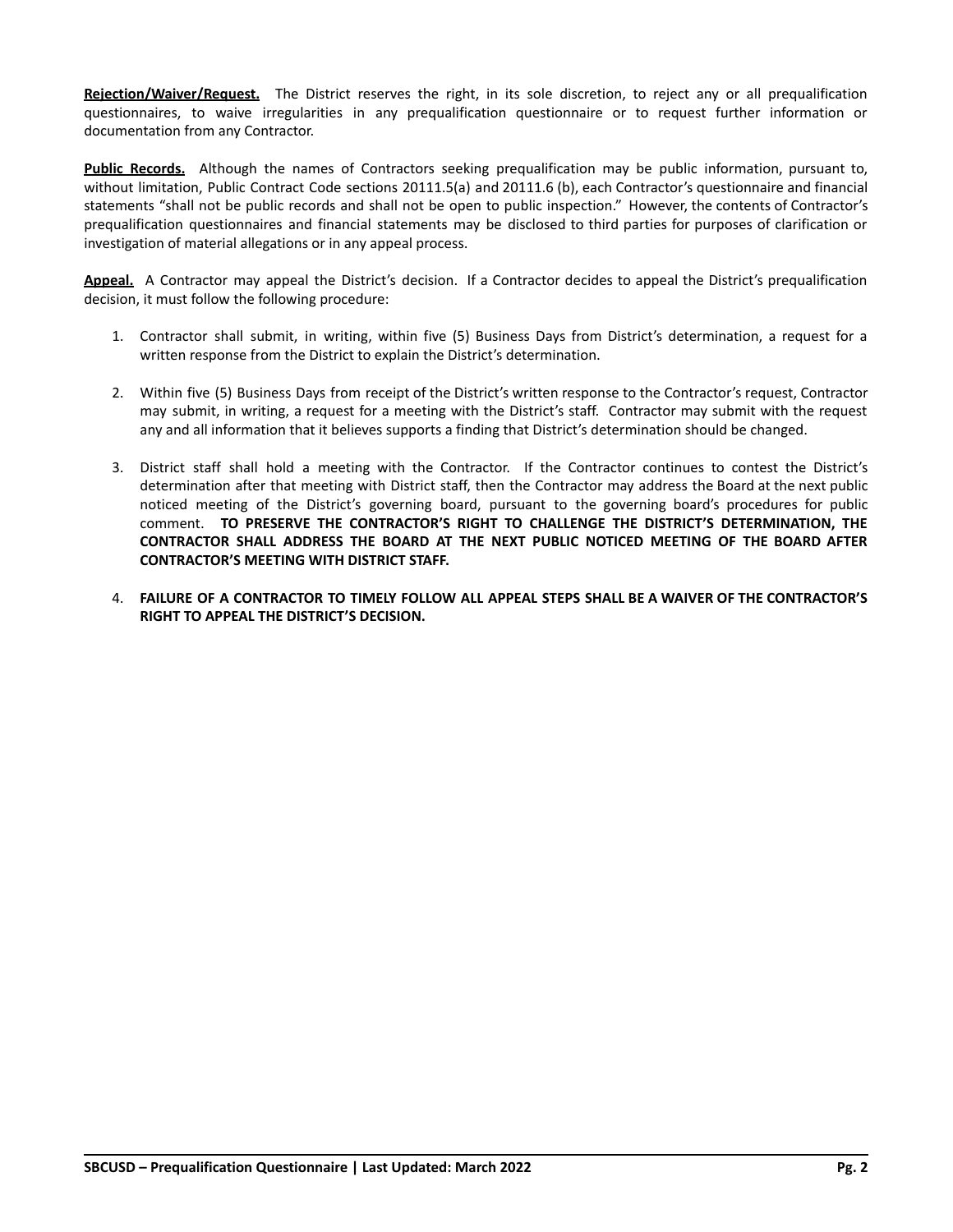Contractor's company name and address:

| Phone:<br>Mobile phone:                                                                                                                                                                                                                                                                                                                                                                                                                                                                                                                                                                                  |                                                  |                             |  |  |  |
|----------------------------------------------------------------------------------------------------------------------------------------------------------------------------------------------------------------------------------------------------------------------------------------------------------------------------------------------------------------------------------------------------------------------------------------------------------------------------------------------------------------------------------------------------------------------------------------------------------|--------------------------------------------------|-----------------------------|--|--|--|
| <b>Preferred Contact Name:</b><br>E-mail:                                                                                                                                                                                                                                                                                                                                                                                                                                                                                                                                                                |                                                  |                             |  |  |  |
| Years in business under current company name:                                                                                                                                                                                                                                                                                                                                                                                                                                                                                                                                                            |                                                  | Years at the above address: |  |  |  |
| Types of work performed with own forces:                                                                                                                                                                                                                                                                                                                                                                                                                                                                                                                                                                 |                                                  |                             |  |  |  |
| Gross revenue of the Firm for the past three (3) years:                                                                                                                                                                                                                                                                                                                                                                                                                                                                                                                                                  |                                                  |                             |  |  |  |
| \$                                                                                                                                                                                                                                                                                                                                                                                                                                                                                                                                                                                                       | \$                                               | \$                          |  |  |  |
| Required Attachment: Submit an audited or reviewed financial statement for the past two (2) full fiscal year or, as<br>authorized by Public Contract Code section 20101 (e), submit proof of status as a qualified small business pursuant to<br>Government Code section 14837(d)(1), if the bid is "no more than 25 per cent of the qualifying amount provided in<br>section 14837(d)(1).". A letter verifying availability of a line of credit may also be attached; however, it will be<br>considered as supplemental information only, and is not a substitute for the required financial statement. |                                                  |                             |  |  |  |
| Name of license holder exactly as on file with the California State License Board:                                                                                                                                                                                                                                                                                                                                                                                                                                                                                                                       |                                                  |                             |  |  |  |
| License number(s), classification(s) and expiration date(s):                                                                                                                                                                                                                                                                                                                                                                                                                                                                                                                                             |                                                  |                             |  |  |  |
| Number of years license holder has held the listed license(s):                                                                                                                                                                                                                                                                                                                                                                                                                                                                                                                                           |                                                  |                             |  |  |  |
| Number of years Contractor has done business in California under contractor's license law:                                                                                                                                                                                                                                                                                                                                                                                                                                                                                                               |                                                  |                             |  |  |  |
| Number of years Contractor has done business in California under current Contractor's license:                                                                                                                                                                                                                                                                                                                                                                                                                                                                                                           |                                                  |                             |  |  |  |
| Department of Industrial Relations (DIR) registration number (Per Labor Code section 1725.5):                                                                                                                                                                                                                                                                                                                                                                                                                                                                                                            |                                                  |                             |  |  |  |
| Has your Firm changed name(s) or license number(s) in the past five (5) years? ( $\gamma$ / N). If "yes", explain on a separate<br>signed sheet, including the reason for the change.                                                                                                                                                                                                                                                                                                                                                                                                                    |                                                  |                             |  |  |  |
| Has there been any change in ownership of the Firm at any time in the past five (5) years? NOTE: A corporation whose<br>shares are publicly traded is not required to answer this question. $( Y / N )$ . If "yes", explain on a separate signed<br>sheet, including the reason for the change.                                                                                                                                                                                                                                                                                                          |                                                  |                             |  |  |  |
| Indicate the form of Contractor's business entity (e.g., partnership, S Corp, LLP, LLC, etc.):                                                                                                                                                                                                                                                                                                                                                                                                                                                                                                           |                                                  |                             |  |  |  |
| Is the Firm a subsidiary, parent, holding company, or affiliate of another firm? NOTE: This applies to firms if one firm owns<br>ten percent (10%) or more of another, or if an owner, partner, or officer of your Firm holds a similar position in another firm.<br>$($ Y / N ). If "yes", explain on a separate signed sheet, the name of the other firm(s) and the percent ownership.                                                                                                                                                                                                                 |                                                  |                             |  |  |  |
| List the following for each corporation officer, general partner, limited partner, owner, etc. (as applicable) for the Contractor's<br>type of entity. For joint ventures, include this information for each entity in the joint venture and the percent ownership of<br>each joint venture. Use separate signed sheet(s) as necessary.                                                                                                                                                                                                                                                                  |                                                  |                             |  |  |  |
| <b>Name</b>                                                                                                                                                                                                                                                                                                                                                                                                                                                                                                                                                                                              | <b>Position</b><br>Years with Co.<br>% Ownership |                             |  |  |  |
| 1.                                                                                                                                                                                                                                                                                                                                                                                                                                                                                                                                                                                                       |                                                  |                             |  |  |  |
| 2.                                                                                                                                                                                                                                                                                                                                                                                                                                                                                                                                                                                                       |                                                  |                             |  |  |  |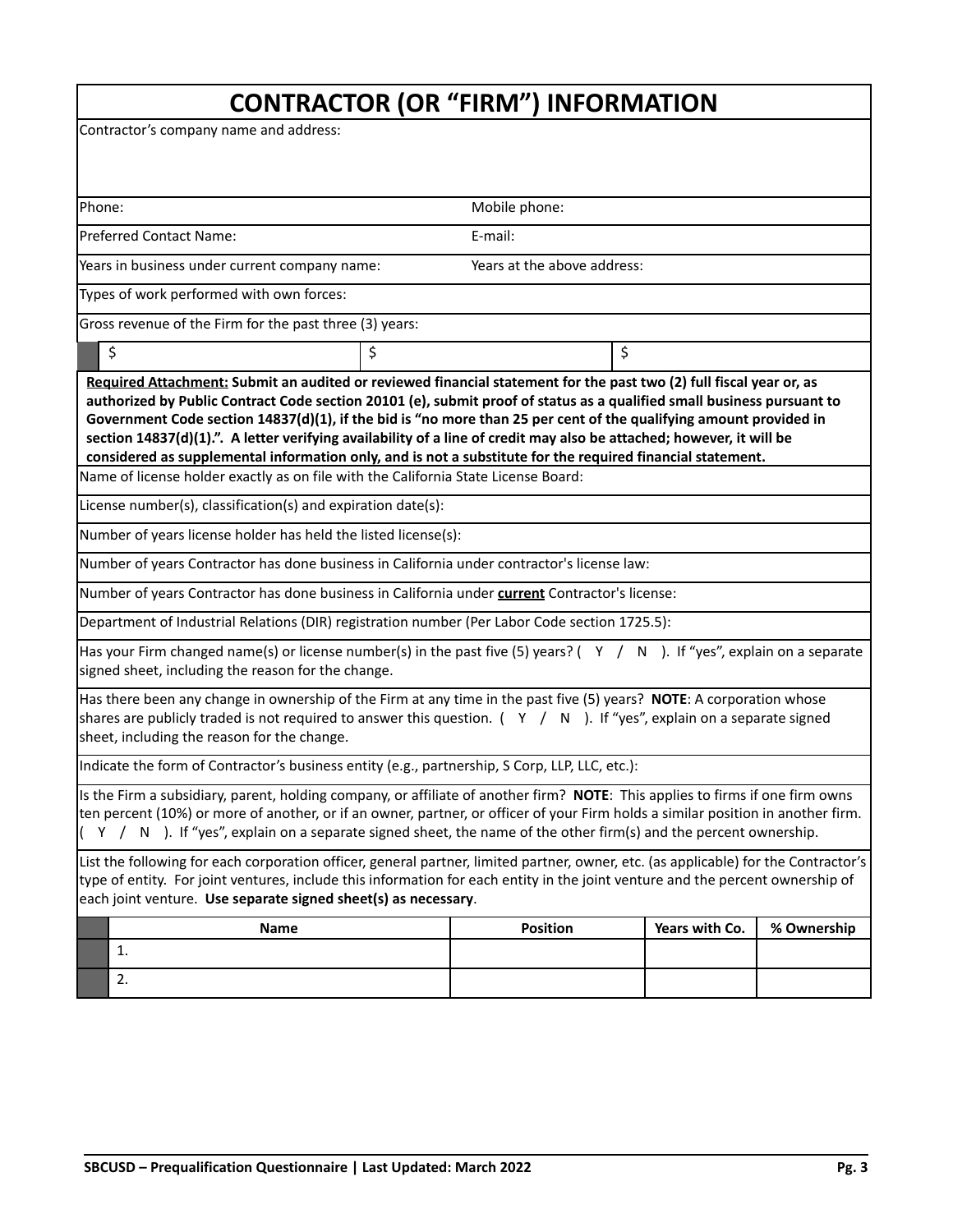Identify every construction firm, contractor and/or construction management firm that the Contractor or any person listed above has been associated with (as officer, general partner, limited partner, owner, RMO, etc.) at any time during the **past five (5) years** ("Associated Firm"). **NOTE**: This applies if ownership is ten percent (10%) or more of the business, or 10% or more of its stock if the business is a corporation. **Use separate signed sheet(s) as necessary**.

| Name of Person at<br><b>Associated Firm</b> | <b>Name of Associated Firm</b> | <b>CSLB No. of</b><br><b>Associated Firm</b> | <b>Dates of Participation</b><br>with Associated Firm |
|---------------------------------------------|--------------------------------|----------------------------------------------|-------------------------------------------------------|
|                                             |                                |                                              |                                                       |
| <u>. . </u>                                 |                                |                                              |                                                       |

# **CONTRACTOR'S BONDING COMPANY (SURETY) INFORMATION**

Name(s) & address(es) of bonding company(ies) your Firm has utilized over the past five (5) years (not broker or agency). Indicate the number of years your Firm has been with each bonding company/surety.

### **Use separate signed sheet(s) as necessary**.

1. 2.

Name and address of broker/agent:

Telephone number and email of broker/agent:

Contractor's total current bonding capacity: \$

# **CONTRACTOR'S INSURANCE INFORMATION**

Name(s) & address(es) of insurance company(ies) your Firm has utilized over the past five (5) years (not broker or agency). Indicate the number of years your Firm has been with each bonding company/surety.

#### **Use separate signed sheet(s) as necessary**.

| 1.                                                                                      |     |                                        |     |   |
|-----------------------------------------------------------------------------------------|-----|----------------------------------------|-----|---|
| 2.                                                                                      |     |                                        |     |   |
| "Best" rating(s) for those insurance company(ies):                                      |     |                                        |     |   |
|                                                                                         |     |                                        |     |   |
| Name and address of broker/agent:                                                       |     |                                        |     |   |
| Telephone number and email of broker/agent:                                             |     |                                        |     |   |
| Contractor's current insurance limits for the following types of coverage:              |     |                                        |     |   |
| <b>Commercial General Liability</b>                                                     |     | Each occurrence                        |     |   |
|                                                                                         |     | General aggregate                      |     |   |
| <b>Product Liability &amp; Completed Operations</b>                                     |     | Each occurrence                        |     |   |
|                                                                                         |     | General aggregate                      |     |   |
| Automobile Liability - Any Auto                                                         |     | Combined Single Limit (per occurrence) |     | ß |
| Employers' Liability                                                                    |     |                                        |     |   |
| Builder's Risk (Course of Construction)                                                 |     |                                        |     |   |
| Workers' Compensation Experience Modification Rate for the past five (5) premium years: |     |                                        |     |   |
| (1) Current year:                                                                       | (2) |                                        | (3) |   |
|                                                                                         | (4) |                                        | (5) |   |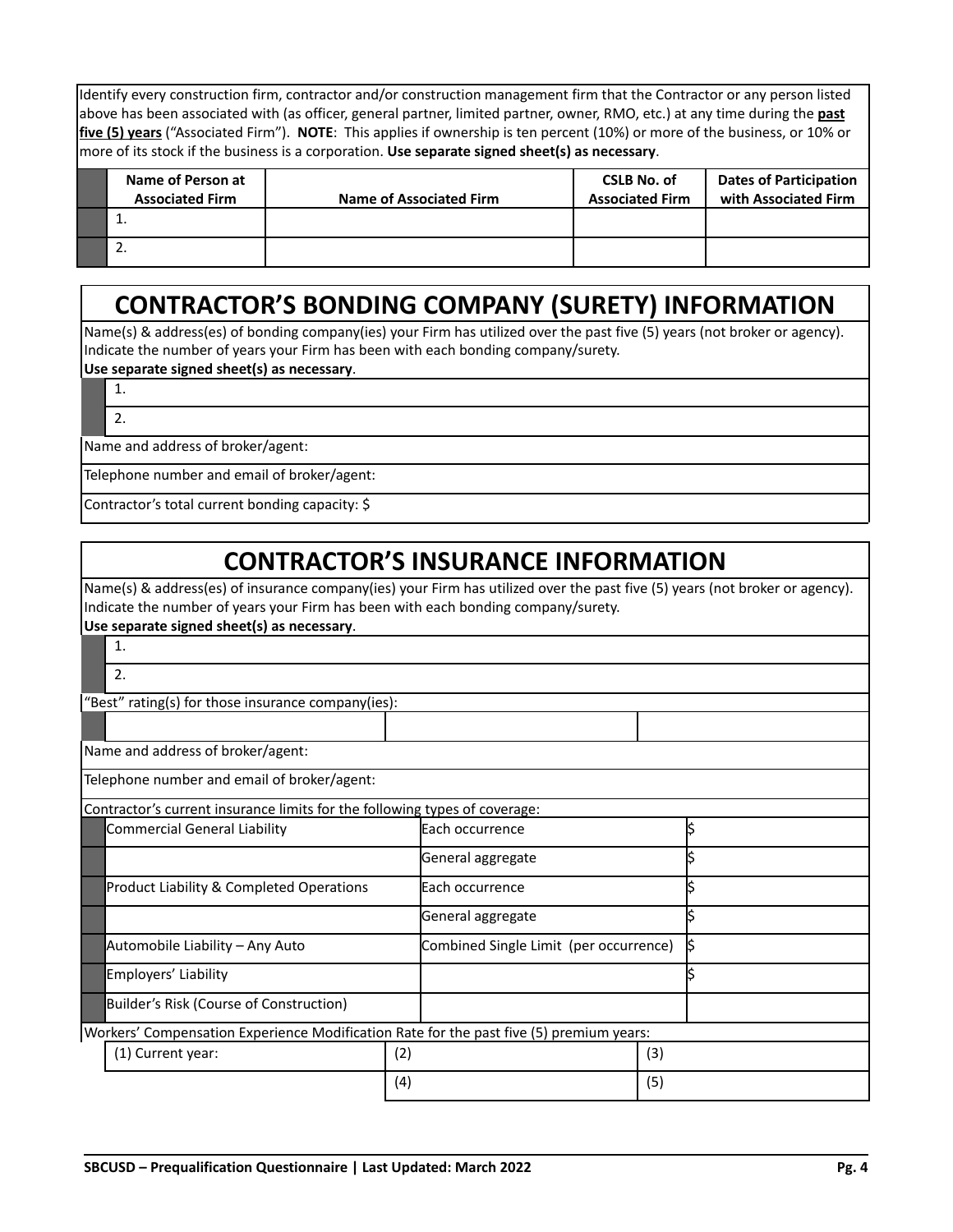| <b>QUESTIONS</b> |                                                                                                                                                                                                                                                                                                                                                                                                |                                       |  |  |
|------------------|------------------------------------------------------------------------------------------------------------------------------------------------------------------------------------------------------------------------------------------------------------------------------------------------------------------------------------------------------------------------------------------------|---------------------------------------|--|--|
|                  | <b>Pass/Fail Questions (Essential Criteria)</b>                                                                                                                                                                                                                                                                                                                                                |                                       |  |  |
|                  | 1a. GENERAL CONTRACTORS ONLY<br>Has your Firm contracted for and completed construction of a minimum of:<br>Four (4) California K-12 public school district construction projects,<br>Each with a value of at least \$1,000,000, and<br>All within the past five (5) years?<br>(Please circle one).<br>NOTE: You must list these projects in the "Contractor Project References" Section.      | YES NO<br>$NO = cannot$<br>prequalify |  |  |
|                  | 1b. FIRST-TIER SUBCONTRACTORS ONLY:<br>Has your Firm contracted for and completed construction of a minimum of:<br>Four (4) California K-12 public school district construction projects,<br>Each with a value of at least \$100,000, and<br>All within the past five (5) years?<br>(Please circle one).<br>NOTE: You must list these projects in the "Contractor Project References" Section. | YES NO<br>$NO = cannot$<br>prequalify |  |  |
|                  | 2. Does your Firm currently hold all contractors' license(s) necessary to perform the work and have those<br>license(s) been consistently active for at least five (5) years without revocation or suspension?<br>(Please circle one).                                                                                                                                                         | YES NO<br>$NO = cannot$<br>prequalify |  |  |
|                  | 3. Has your Firm or an Associated Firm been found non-responsible, debarred, disqualified, forbidden, or<br>otherwise prohibited from performing work and/or bidding on work for any public agency within<br>California within the past five (5) years?<br>(Please circle one).                                                                                                                | YES NO<br>YES = cannot<br>prequalify  |  |  |
|                  | 4. Has your Firm or an Associated Firm defaulted on a contract or been terminated for cause by any public<br>agency on any project within California within the past <i>five (5) years</i> and, if so and if challenged, has<br>that default or termination been upheld by a court or an arbitrator? (Please circle one).                                                                      | YES NO<br>YES = cannot<br>prequalify  |  |  |
|                  | 5. Has your Firm or an Associated Firm or any of their owners or officers been convicted of a crime under<br>"federal state or local law involving                                                                                                                                                                                                                                             | YES NO<br>$VFS = cannot$              |  |  |

| lfederal, state, or local law involving:                                                               | $YES = cannot$ |  |  |  |
|--------------------------------------------------------------------------------------------------------|----------------|--|--|--|
| (1) Bidding for, awarding of, or performance of a contract with a public entity;                       | prequalify     |  |  |  |
| (2) Making a false claim(s) to any public entity; or                                                   |                |  |  |  |
| (3) Fraud, theft, or other act of dishonesty to any contracting party;                                 |                |  |  |  |
| within the past <b>TEN (10) YEARS</b> ?<br>(Please circle one).                                        |                |  |  |  |
| 6. Has a performance bond surety for your Firm or a performance bond surety for an Associated Firm had | YES NO         |  |  |  |
| lto:                                                                                                   | IYES = cannot  |  |  |  |
| (1) Takeover or complete a project,<br><b>I</b> prequalify                                             |                |  |  |  |
| (2) Supervise the work of a project, or                                                                |                |  |  |  |
| (3) Pay amounts to third parties to satisfy claims against your performance bond,                      |                |  |  |  |
| related to construction activities of your Firm or an Associated Firm within the past five (5) years?  |                |  |  |  |
| (Please circle one).                                                                                   |                |  |  |  |
| If you answered:                                                                                       |                |  |  |  |
| "NO" to questions 1a, 1b or 2                                                                          |                |  |  |  |

**or**

**"YES" to questions 4-6, then STOP. You are NOT eligible for prequalification at this time.**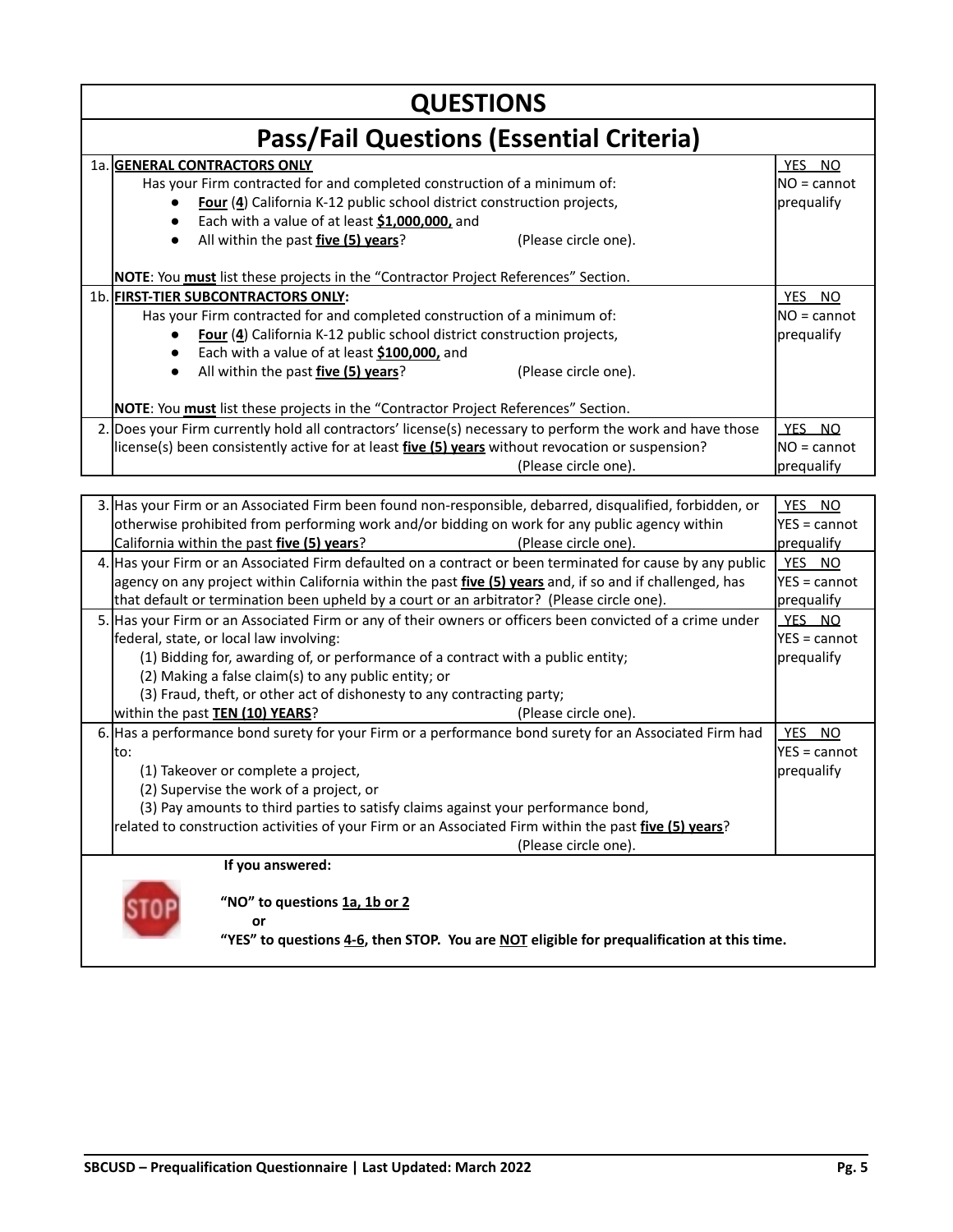| <b>QUESTIONS</b>                                                                                                                                                                                                                                                                                                                                                   |                         |  |  |  |  |
|--------------------------------------------------------------------------------------------------------------------------------------------------------------------------------------------------------------------------------------------------------------------------------------------------------------------------------------------------------------------|-------------------------|--|--|--|--|
| <b>Scored Questions</b>                                                                                                                                                                                                                                                                                                                                            |                         |  |  |  |  |
| 1. Has your Firm paid liquidated damages pursuant to a contract for a project with either a public or private YES NO<br>owner within the past five (5) years?<br>(Please circle one).                                                                                                                                                                              |                         |  |  |  |  |
| If YES, explain and indicate on separate signed sheet(s) the project name(s), the amount of the<br>damages(s), the amount of the contract price, and the applicable date(s).                                                                                                                                                                                       |                         |  |  |  |  |
| 2. Has your Firm paid a premium of more than one percent (1%) for a performance and payment bond on<br>any project(s) within the past <i>five (5) years</i> ?<br>(Please circle one).                                                                                                                                                                              | YES NO                  |  |  |  |  |
| If YES, explain and indicate on separate signed sheet(s) the project name(s), the premium<br>amount(s), and date(s).                                                                                                                                                                                                                                               |                         |  |  |  |  |
| 3. Has any insurer had to pay amounts to third parties that were in any way related to construction<br>activities of your Firm within the past <i>five (5) years</i> ?<br>(Please circle one).                                                                                                                                                                     | YES NO                  |  |  |  |  |
| If YES, explain and indicate on separate signed sheet(s) the project name(s), the amount(s) paid,<br>and date(s).                                                                                                                                                                                                                                                  |                         |  |  |  |  |
| 4. Has your Firm's Workers' Compensation Experience Modification Rate exceeded 1.0 at any time for the<br>past five (5) premium years?<br>(Please circle one).                                                                                                                                                                                                     | YES NO                  |  |  |  |  |
| If YES, explain and indicate on separate signed sheet(s) the EMR(s) and the applicable date(s).                                                                                                                                                                                                                                                                    |                         |  |  |  |  |
| 5. Has there been a period when your Firm had employees but was without workers' compensation<br>insurance or state-approved self-insurance within the past <i>five (5) years</i> ? (Please circle one).                                                                                                                                                           | YES NO                  |  |  |  |  |
| If YES, explain and indicate on separate signed sheet(s) the reason(s) for not having this<br>insurance and the applicable date(s).                                                                                                                                                                                                                                |                         |  |  |  |  |
| 6. Has your Firm declared bankruptcy or been placed in receivership within the past five (5) years?<br>(Please circle one).                                                                                                                                                                                                                                        | <b>YES</b><br><b>NO</b> |  |  |  |  |
| If YES, explain and indicate on separate signed sheet(s) the type of bankruptcy, the Firm's<br>current recovery plan, and the applicable date(s).                                                                                                                                                                                                                  |                         |  |  |  |  |
| 7. Has your Firm been denied bond coverage by a surety company, or has there been a period of time<br>when your Firm had no surety bond in place during a public construction project when one was required<br>within the past five (5) years?<br>(Please circle one).                                                                                             | YES NO                  |  |  |  |  |
| If YES, provide details on a separate signed sheet indicating the date(s) when your Firm was<br>denied coverage and the name of the company(ies) that denied coverage; and the period(s)<br>during which you had no surety bond in place.                                                                                                                          |                         |  |  |  |  |
| 8. Has a project owner, general contractor, architect, or construction manager filed claim(s) in an amount<br>exceeding \$50,000 against your Firm, or has your Firm filed claim(s) in an amount exceeding \$50,000<br>against a project owner, general contractor, architect, or construction manager in the past <i>five (5) years</i> ?<br>(Please circle one). | YES NO                  |  |  |  |  |
| If YES, explain and indicate on separate signed sheet(s) the project name(s), claim(s), amount(s)<br>and the date(s) of claim(s).                                                                                                                                                                                                                                  |                         |  |  |  |  |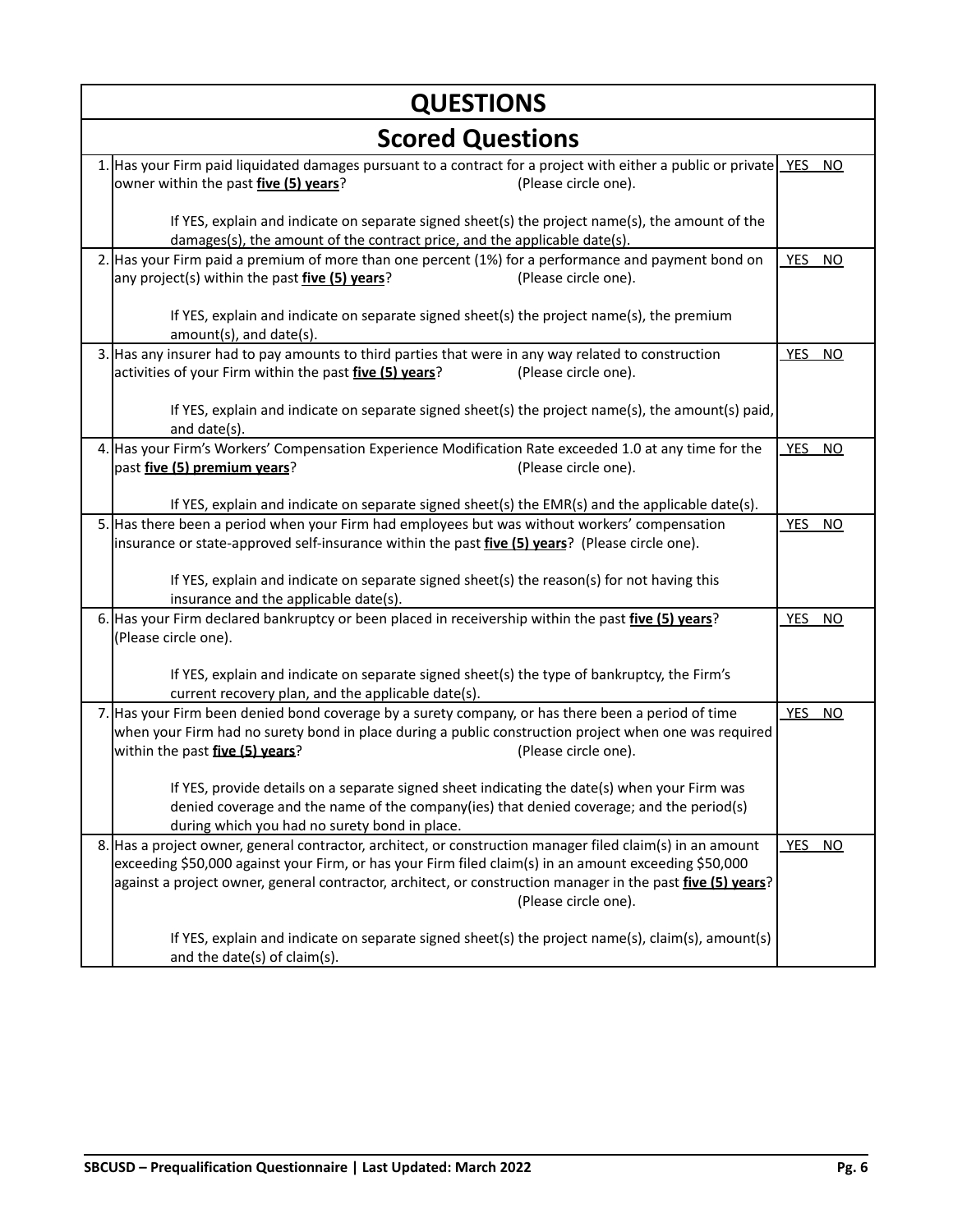| 9. Has your Firm or an Associated Firm been cited and/or assessed any penalties for non-compliance with                | YES NO     |    |
|------------------------------------------------------------------------------------------------------------------------|------------|----|
| state and/or federal laws and/or regulations, including public bidding requirements and Labor Code                     |            |    |
| (non-prevailing wage) violations, within the past five (5) years?                                                      |            |    |
| (Please circle one).                                                                                                   |            |    |
| If "YES," indicate on separate signed sheet(s) the project name(s), violation(s), and date(s) of                       |            |    |
| citation(s) and/or assessment(s).                                                                                      |            |    |
| 10. Has your Firm been cited and/or assessed penalties by the Environmental Protection Agency, any air                 | YES        | NO |
| quality management district, any regional water quality control board, or any other environmental                      |            |    |
| agency within the past <i>five</i> (5) years?                                                                          |            |    |
| (Please circle one).                                                                                                   |            |    |
| If "yes," indicate on separate signed sheet(s) the project name(s), violation(s), and date(s) of                       |            |    |
| citation.                                                                                                              |            |    |
| 11. Has CAL OSHA and/or federal Occupational Safety and Health Administration cited and assessed                       | YES NO     |    |
| penalties against your Firm, including any "serious," "willful" or "repeat" violations of safety or health             |            |    |
| regulations within the past five (5) years?                                                                            |            |    |
| (Please circle one).                                                                                                   |            |    |
| If "yes," indicate on separate signed sheet(s) the project name(s), violation(s), and date(s) of                       |            |    |
| citation. If the citation was appealed and a decision has been issued, state the case number and                       |            |    |
| the date of the decision.                                                                                              |            |    |
| 12. Has your Firm been required to pay either back wages or penalties for its failure to comply with                   | YES NO     |    |
| California's prevailing wage laws, with California's apprenticeship laws or regulations, or with federal               |            |    |
| Davis-Bacon prevailing wage laws within the past five (5) years? (Please circle one).                                  |            |    |
|                                                                                                                        |            |    |
| If "yes," indicate on separate signed sheet(s) the project name(s), the nature of the violation(s),                    |            |    |
| the name and owner of the project(s), the number of employees who were initially underpaid                             |            |    |
| and the amount of back wages and penalties that your Firm was required to pay.                                         |            |    |
| 13. [USE IF PREQUALIFYING FOR LEASE-LEASEBACK] Has your Firm ever had payments withheld by an                          | <b>YES</b> | NQ |
| owner, or been assessed penalties by the Department of Industrial Relations (DIR), for the Firm's failure              |            |    |
| to comply with requirements to maintain a skilled and trained workforce on a project as defined and                    |            |    |
| required by Public Contract Code section 2600 et seq. within the past five (5) years?                                  |            |    |
| (Please circle one).                                                                                                   |            |    |
| If "yes," indicate on separate signed sheet(s) the project name(s), the nature of the violation(s), the                |            |    |
| name and owner of the project(s), the number of months that the Firm failed to maintain a skilled and                  |            |    |
| trained workforce, and the amount(s) withheld by the owner and penalties assessed by the DIR.                          |            |    |
| 14. Does your Firm require <b>weekly</b> , documented safety meetings to be held for construction employees and        | YES        | NO |
| field supervisors during the course of a project?                                                                      |            |    |
|                                                                                                                        |            |    |
| 15. Provide the name, address and telephone number of the apprenticeship program (approved by the California           |            |    |
| Apprenticeship Council) from whom you intend to request the dispatch of apprentices to your Firm for use on any public |            |    |
| work project for which you are awarded a contract by the District. Use separate signed sheet(s) as necessary.          |            |    |
|                                                                                                                        |            |    |
|                                                                                                                        |            |    |
|                                                                                                                        |            |    |
|                                                                                                                        |            |    |
|                                                                                                                        |            |    |